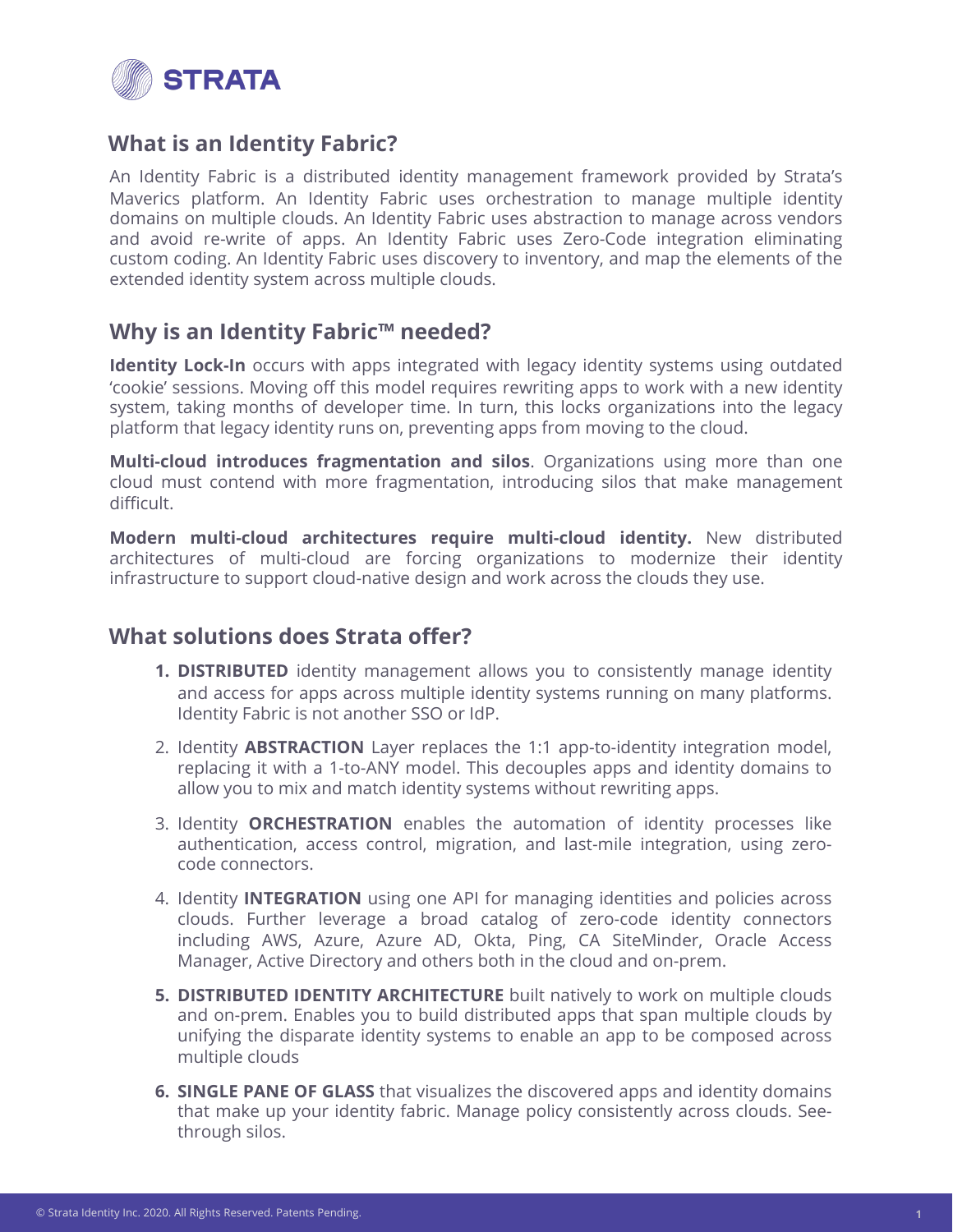

### **Benefits of using a distributed identity management and a distributed Identity Fabric™**

**Fix Fragmentation.** Integrate Silos Of Identity across different cloud platforms and onprem systems, enabling you to enforce consistent policies across multiple cloud platforms.

**Break Lock-In and Enjoy Agility and Choice**. with an identity abstraction layer that enables you to use the cloud platform and identity solution of your choice while eliminating the need to rewrite apps when migrating identity systems.

**Reduce Costs For Identity.** Reduce costs of rewriting apps to work with different identity systems. Reduce costs for moving platforms and integrating identity with apps. Save millions in measurable hard costs.

**Speed Up Identity Projects.** Use software not manual effort and custom code cutting timelines by 75%. Speed Work-From-Home deployments by rapidly making apps available outside the firewall.

**Zero-Touch Deployments.** Drop-in implementation means no disruptions to apps, infrastructure or user experience. Zero Code connector integrations eliminate custom code.

**Distributed, Multi-cloud Identity.** Support multi-cloud distributed apps that require consistent identity across multiple clouds.

**Improve Security by Eliminating Silos.** Tapping advanced security features like MFA, password-less, GDPR privacy, and other features.

# **How Strata's Identity Fabric™ works**

- Drop in Maverics, run Discovery to build your Identity Fabric.
- Maverics is installed on-premises and in any cloud of your choice.
- The Orchestrator acts as the brains of the software and where workflows are defined.
- Maverics acts as a proxy to seamlessly emulate legacy identity.
- Worker nodes act as the hands, performing workflow actions through connectors.
- Connectors are Zero Code integration with legacy and cloud identity systems.

#### **IDENTITY PROCESS | Strata's approach to identity management**